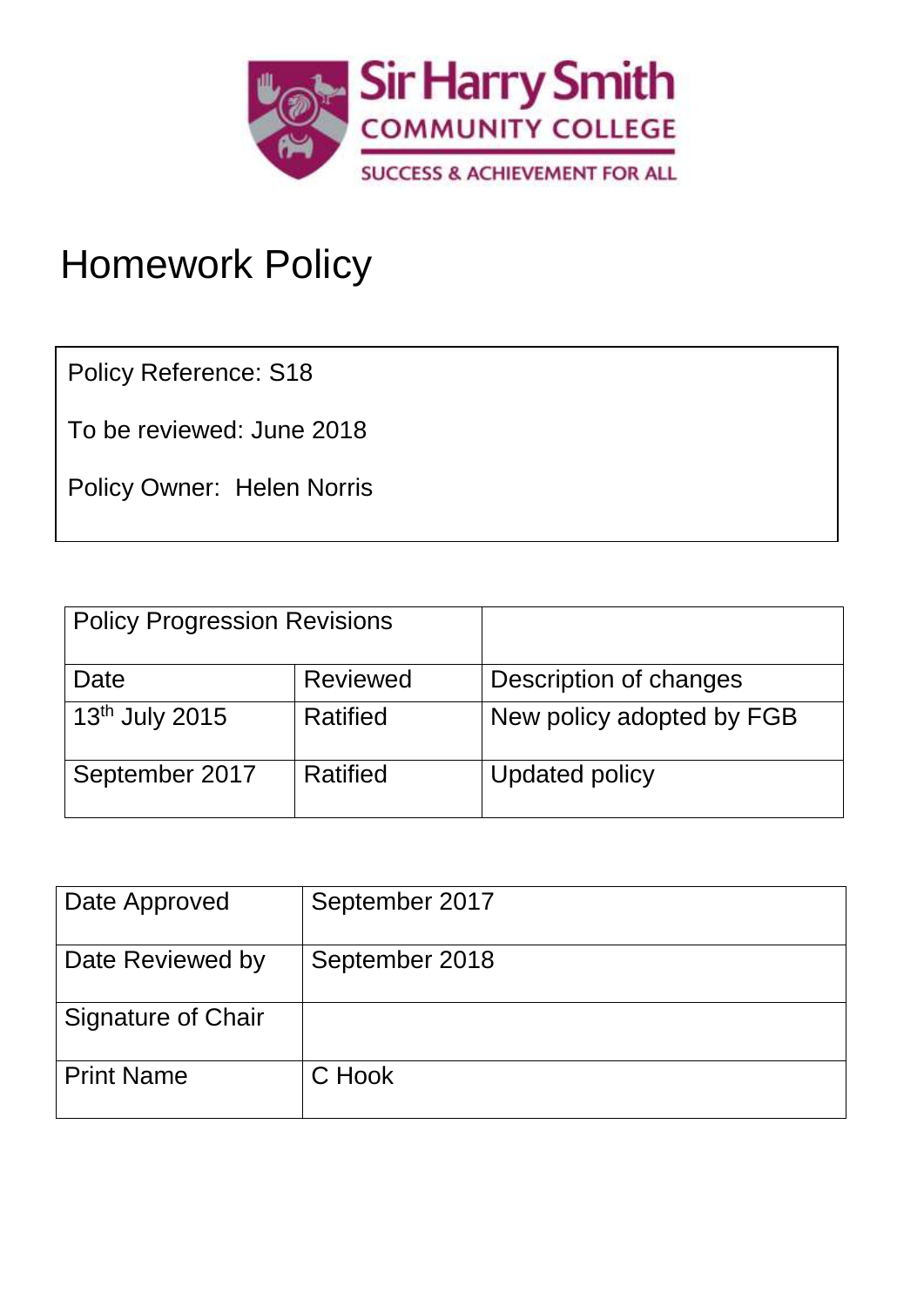# **Homework Policy: 'Ambition and Aspiration for All'**

### **PRINCIPLES**

Well designed homework will play a valuable part in a student's education. It consolidates learning, deepens understanding and offers opportunities for work which is independent of the teacher. Homework will take many forms and is an essential complement to the work done in lessons. It is relevant to all KS3, KS4 and KS5 courses and plays a vital part in enhancing students' learning, reinforcing what it is done in the classroom, encouraging them to take increased responsibility for achieving their goals and preparing them well for work to come.

#### **PURPOSE**

Homework is set to provide students with opportunities to:

- Extend, develop and practise what was learned in class.
- Prepare for work in class.
- Acquire the ability, confidence and organisational skills to work independently.
- Work at their own pace and ability level, particularly in tackling longer term projects.
- Make use of resources and new technologies outside of the College.
- Strengthen College-home links in the learning process.
- Revise and reinforce skills and knowledge learnt in the class work.
- Become digitally literate
- Develop creativity, innovation and curiosity.
- Become ambitious, critical and capable learners ready to learn and think throughout their lives

Homework also helps the teacher to:

- Check that students understand class work.
- Assess students' potential necessary for reviews and examination entry.

Homework will take many different forms including: planning, preparing, revising, learning, reading, speaking, designing, drawing, collecting, re-drafting, reflecting, improving, researching information and written tasks to consolidate or extend learning.

Some homework tasks will be specific short term tasks related to the topic at that time and others will contribute to longer term tasks such as projects, portfolios of work and coursework.

#### **FACILITIES AND RESOURCES**

The College will provide learning resources, including library facilities during the school day and after school so that students can access resources and suitable conditions for doing homework. Students have access to computers, the internet and the college intranet (an area where students work is saved and subject support materials are stored).

The College runs a homework club which takes place after College three days a week. A member of staff will be there to supervise and help students with homework tasks.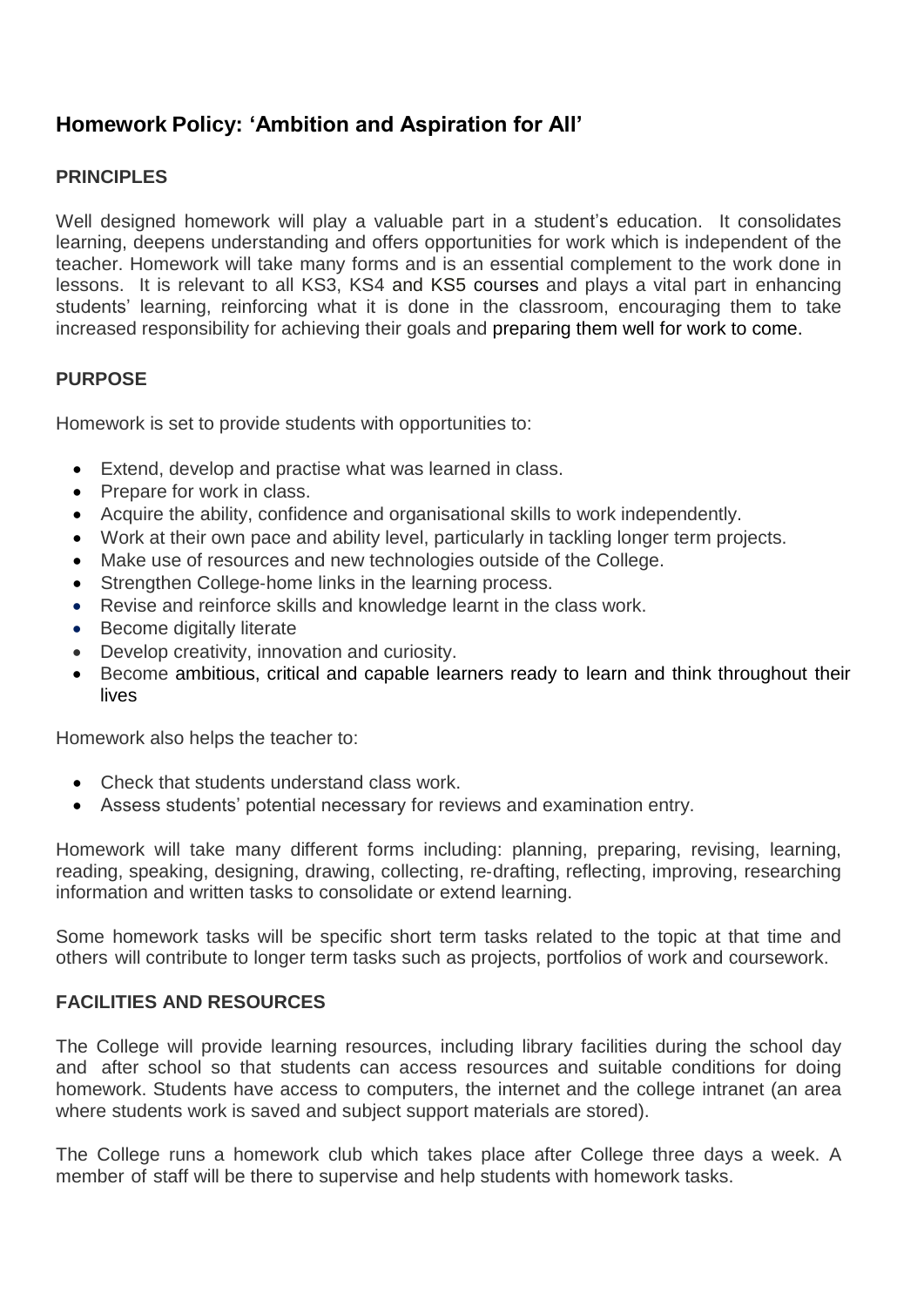An online system for the setting and recording of homework will be used for KS3 and KS4 students. Parents and form tutors will have full access to the system so that homework is easily monitored.

# **PRACTICE**

It is expected that all teachers set homework for their classes and that it is of an appropriate level and length for the students concerned. Guidelines will be given by the curriculum area. Some curriculum areas i.e. KS3 PE may not set homework. Some other practical areas will set homework at the appropriate part of the project i.e. Technology, Food Technology, ICT, Art and Music.

As a general rule:

- Each piece of homework set for KS3 classes should take between 30 minutes and 45 minutes time to complete.
- Each piece of homework set for KS4 classes should take between 45 minutes and 60 minutes time to complete.

Wherever possible, students should be given a regular day on which homework is issued so that they can plan their time accordingly. Students should be given several days to complete the homework but no less than 48 hours.

If a class is split between two or more teachers, they should arrange between themselves who is responsible for setting and marking of homework. The Curriculum Manager should be aware of the arrangement.

# **RESPONSIBILITIES**

The student is responsible for:

- Listening to homework instructions in class.
- Checking the online system regularly for homework tasks that have been set.
- Completing the work which has been set to the best of his/her ability.
- Handing the completed work in on time.

The parent/carer is responsible for:

- Providing a suitable place for their son/daughter to do his/her homework.
- Checking the online system regularly for homework tasks that have been set.
- Encouraging the student to complete the homework on time.
- Contacting the College via the tutor or subject teacher if there are any concerns.

The teacher is responsible for:

- Setting regular and appropriate homework according to the College and curriculum area policies.
- Ensuring that homework is properly recorded through the online system.
- Setting a date for completion.
- Marking the homework and giving helpful and constructive feedback